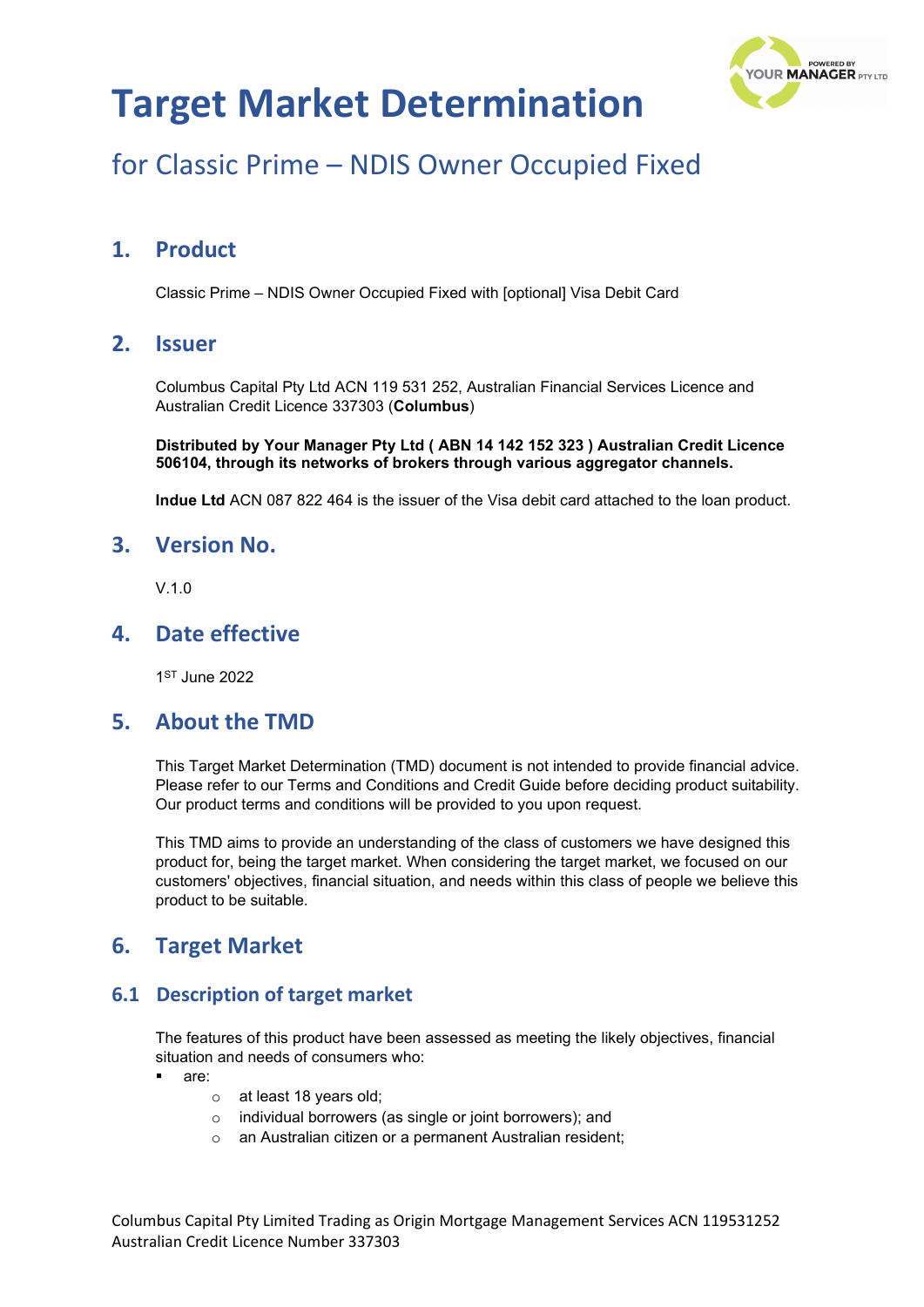

### for Classic Prime – NDIS Owner Occupied Fixed

- require a loan to purchase or refinance a NDIS (SDA approved) owner-occupied property and who may also wish to release some of the equity in their property for other purposes such as to consolidate debt or to be used for personal or investment purposes;
- require an offset account;
- require the use of a Visa Debit card;
- require the certainty of a fixed interest rate;
- are able to make up to \$20k of extra repayments without penalty; and
- want the option of either principal and interest or interest only repayments.
- satisfy our eligibility criteria:

The product meets the likely objectives, financial situation and needs of consumers in the target market because it provides them with the certainty of a fixed rate for an initial period of time, allows them to deposit funds into an offset account and/or make additional payments directly into the loan to reduce the amount of interest payable up to \$20k additional per annum whilst maintaining the ability to draw on surplus funds when required. This product also allows consumers to select interest only or principal and interest repayments in order to reduce their overall debt and build equity.

#### **6.2 Classes of consumers for who the product may not be suitable**

This product may not be suitable for consumers who:

- do not meet the eligibility requirements;
- are looking to purchase or refinance a residential investment property;
- are looking to construct a property; or
- require the ability to provide alternative methods of income verification.

#### **6.3 Description of the Product, including key attributes**

- Fixed interest rate;
- Repayment options:
	- principle and interest; or
	- o interest only
- Redraw available
- Able to make up to \$20k of extra repayments without penalty
- Minimum loan size: \$50,000
- Maximum Loan Size: \$2,000,000 (subject to LVR and postcode policy)
- Maximum LVR:
	- o 80% for Inner-City postcodes
	- o 90% for Regional postcodes
	- o 95% for Metro and Non-Metro postcodes
- Offset facility available
- Application fee is payable
- Settlement fee is payable
- Valuation fee is payable
- Ongoing fee is payable

Columbus Capital Pty Limited Trading as Origin Mortgage Management Services ACN 119531252 Australian Credit Licence Number 337303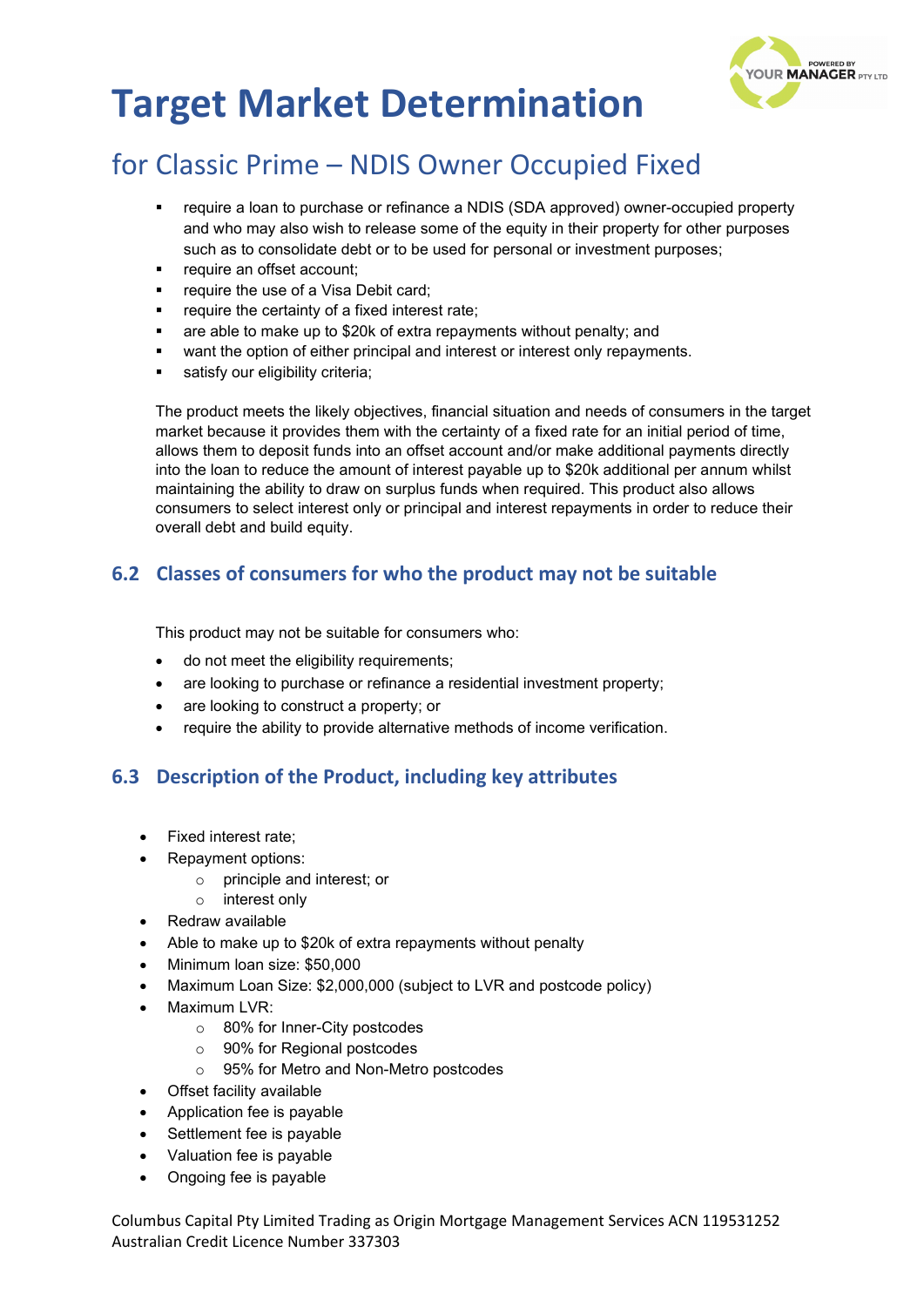

## for Classic Prime – NDIS Owner Occupied Fixed

### **7. Distribution Conditions/ Restrictions**

The following distribution channels and conditions have been assessed as being appropriate to direct the distribution of the product to the target market:

- **Direct** 
	- Online
	- By phone
	- In person (e.g. branch, agency, or premises visit)
- Third party Accredited mortgage brokers subject to Best Interests Duty (BID)

The distribution channels and conditions are appropriate because:

- the product has a wide target market;
- our staff have the necessary training, knowledge and accreditation (if required) to assess whether the consumer is within the target market. All of our staff must continually satisfy annual compliance reviews.
- we rely on existing distributors, methods, controls and supervision already in place;
- our approval system has checks and controls in place to flag applicants who may be outside the target market; and
- accredited mortgage brokers are subject to a higher duty under BID to ensure that the product is in the best interests of the particular consumer.

### **8. TMD Reviews**

We will review this TMD as follows:

| Initial review  | Within 12 months of the date of this TMD                                                                                                                                                                                                                                                                                                                                                                                                                                                                                                                                                        |  |
|-----------------|-------------------------------------------------------------------------------------------------------------------------------------------------------------------------------------------------------------------------------------------------------------------------------------------------------------------------------------------------------------------------------------------------------------------------------------------------------------------------------------------------------------------------------------------------------------------------------------------------|--|
| Periodic review | Each year on the anniversary of this TMD.                                                                                                                                                                                                                                                                                                                                                                                                                                                                                                                                                       |  |
| Review triggers | Specific events will prompt Columbus to review this TMD, which<br>includes:<br>A significant dealing of the product to consumers outside the<br>target market occurs;<br>A significant number of complaints are received from<br>customers in relation to the product;<br>A significant number of defaults occur;<br>A significant breach has occurred in connection with the<br>issuing and distribution of this product; and<br>A significant number of late repayments are being recorded;<br>A material change is made to this product.<br>Unexpected early stage arrears are detected<br>۰ |  |

If a review trigger occurs, we will complete a review of the TMD within ten business days. Meanwhile, we will cease to offer this product to our customers until our TMD review concludes and any necessary changes to the product or TMD, including distribution methods, are made.